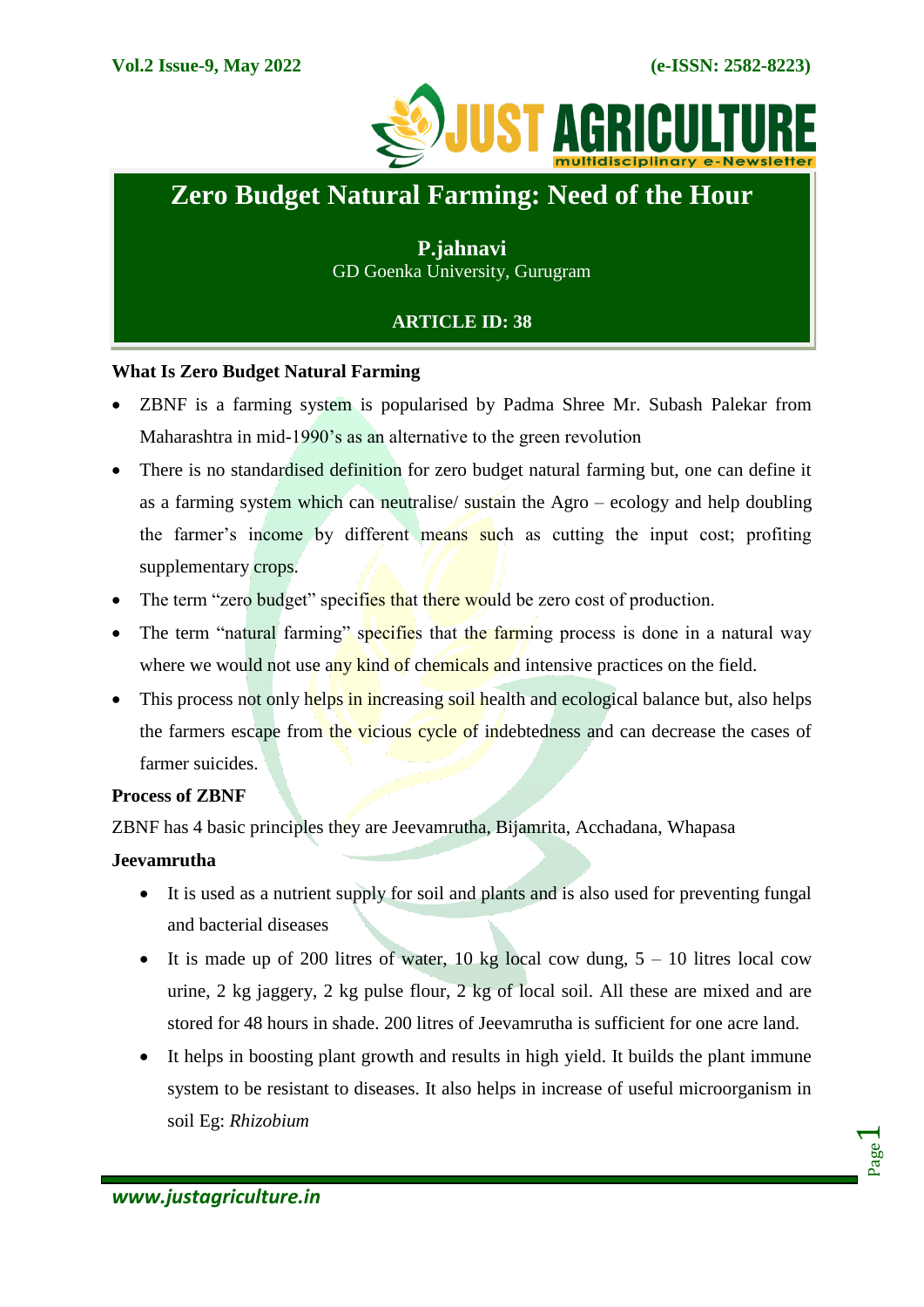

## **Bijamrita**

- It is a treatment for seedling/ seeds/ planting material. It is helpful in preventing seed borne diseases and protecting the young roots from fungal diseases.
- It is made of 20 litres of water, 5 kg local cow dung, 5 litres local cow urine, 50-gram lime and local soil.
- The mixture should be added to the seeds as a seed treatment. Coat them and mix the seeds by hand to even spread. For leguminous seeds just dip and let the solution dry on the seed.

### **Acchadana**

- It is used to improve the soil fertility and helps in reviving the top soil. It also helps in increase of water holding capacity of soil and can also indirectly prevent the growth of weeds.
- It is a mixture of soil, straw, dry leaves. The mixture is applied on the field at the time of land preparation and can also be useds as sowing sites.

### **Whapasa**

- It is used as a subsidiary for irrigation.
- It is a condition in which soil contains both air and water molecules.
- This condition encourages the reduction of irrigation and provides balance between moisture and air in the soil. And helps in soil aeration.

### **Pest management in ZBNF**

- $\leftarrow$  Agniastra
- $\leftarrow$  Brahmastra
- $\blacksquare$  Nimastra

## **How is it Different from Organic Farming?**

Some of the major differences between organic and natural farming are

- Organic farming concentrates on not using chemicals but, natural farming concentrates on practising farming in natural ways according to natural laws.
- For instance, in organic farming usage of vermicompost, manure can be seen. In natural farming the soil is encouraged to have decomposition by increasing its organic matter through microbes and earthworms are introduced naturally on top soil which will help in nutrient addition in soil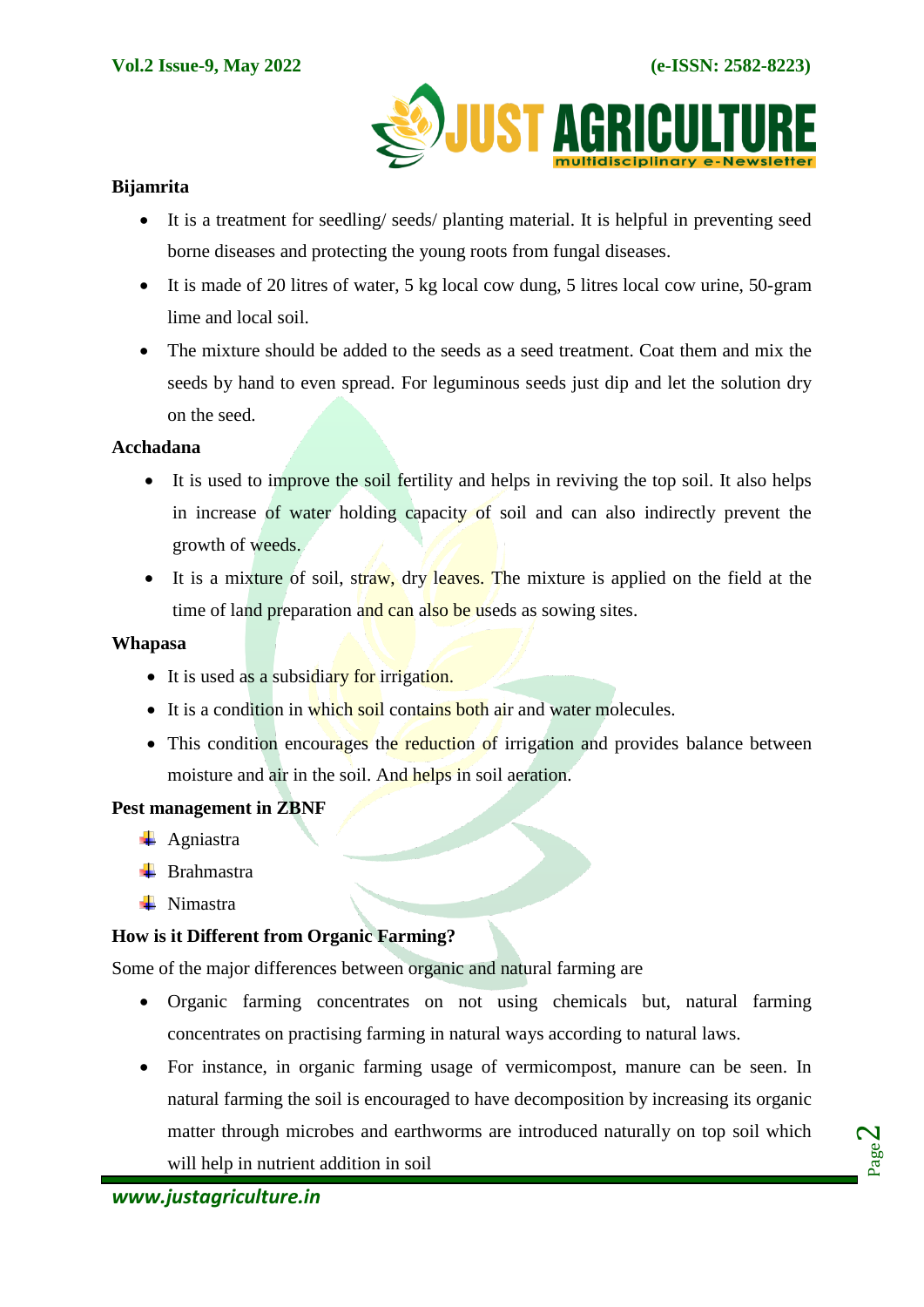

 So, natural farming doesn't consist practices like ploughing, tillage, manuring, weeding, composting, supplemental fertiliser etc..,

## **Similarities between Organic Farming And Natural Farming**

Both organic and natural farming has practices such as

- Chemical free farming
- Usage of local breeds of seeds, native varieties vegetables, pulses are grown.
- Usage of homemade pest control methods.

### **Uses of ZBNF**

- Natural farming helps in maintaining soil micro-climate as the soil is always covered with organic mulch (Acchadana) which creates perfect humus and conditions for the growth of healthy micro bacteria.
- Local cow breeds are used for dung and urine. Usage of indigenous breeds like Gir, Shaiwal etc., this helps the farmer get the pure material from the cow and also the bi products of the cow can be used in value addition for farmers income and as being a local cow maintenance cost of the cow is comparatively low than an exotic cow.
- Usage of Jeevamrutha aids in a micro flora culture within the soil and improves soil aeration and fertility. This is due to presence of cow dung and cow urine in Jeevamrutha.
- Usage of mulch decreases weed growth on the farm and lets the farmer use the maximum area of the field for cultivation purpose.
- Multi- cropping is a practice which aids in doubling the farmers income and getting out of monoculture is getting him out of the vicious cycle of debt.
- One of the main objectives of the farming system is zero budget. This will make the farmer manage his macro- economic structure without any input as the input cost is getting to zero as the farmer starts planning his model with locally available resources and materials.

### **Government Initiatives for Promoting**

- The government of India promotes organic farming through the schemes of Paramparagat Krishi Vikas Yojana (PKVY) since 2015-16 and Rashtriya Krishi Vikas Yojana (RKVY).
- Under the PKVY scheme, several organic farming methods like zero budget natural farming (ZBNF), natural farming, vedic farming, rishi farming, cow farming, homa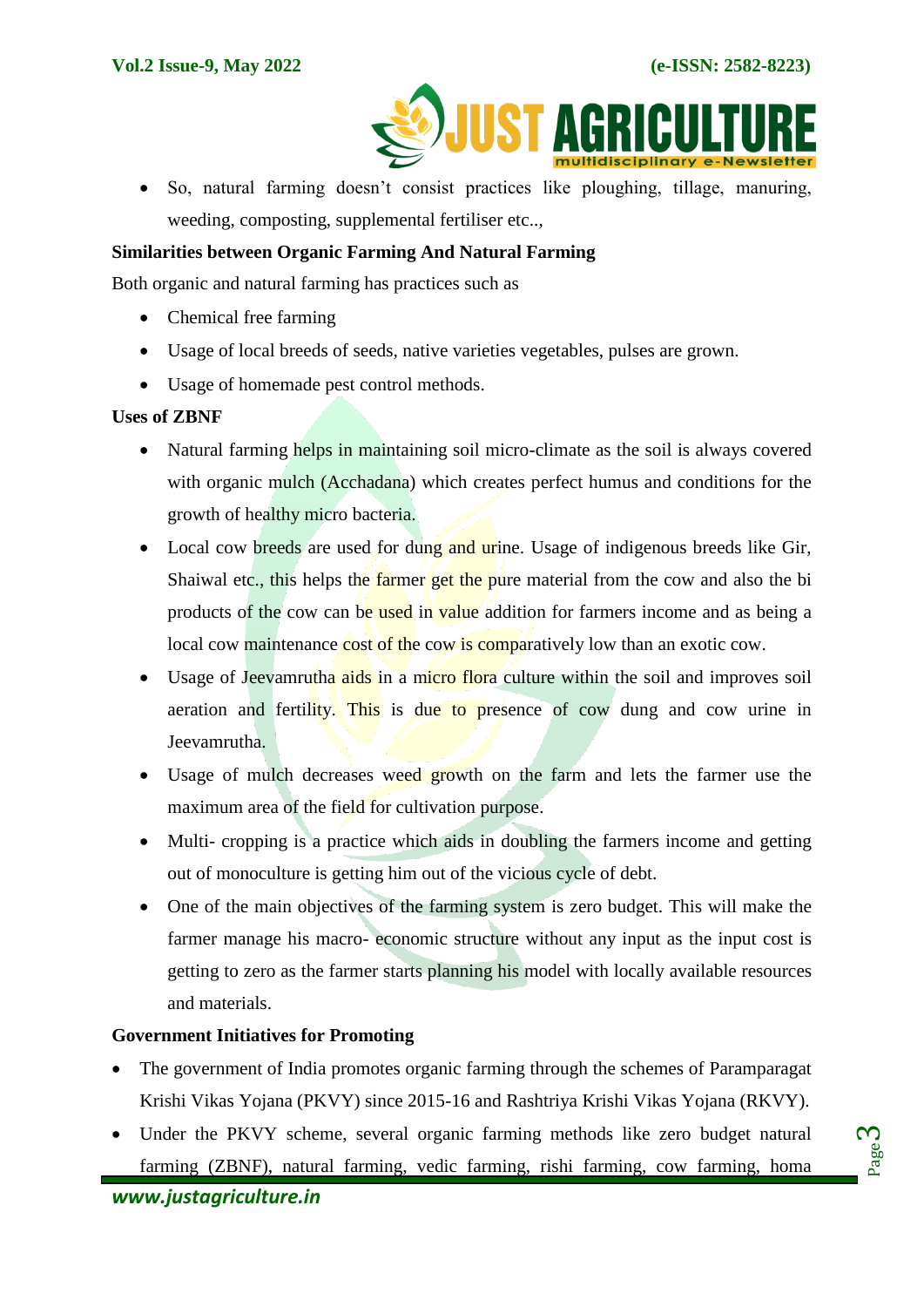

farming, etc. are included wherein states adopt any model of organic farming including ZBNF depending on the farmer's choice.

- According to the RKVY scheme, organic farming or natural farming model components are considered by the respective State Level Sanctioning Committee (SLSC).
- The Union Budget 2022-23 has proposed to promote chemical-free natural farming throughout the country, beginning with 5km wide land corridors along the Ganga. The Budget also proposed upgrading curricula in agricultural universities to include courses on ZBNF.

## **States Which Implemented ZBNF**



### **Criticism on ZBNF**

• The green revolution came to ensure food security in India however due to mismanagement and excess use of the fertiliser it created many environmental problems. Experts of farming still doubt zero budget farming practice, as in Sikkim state, it has been noticed that the yield of the farmers is declining due to organic farming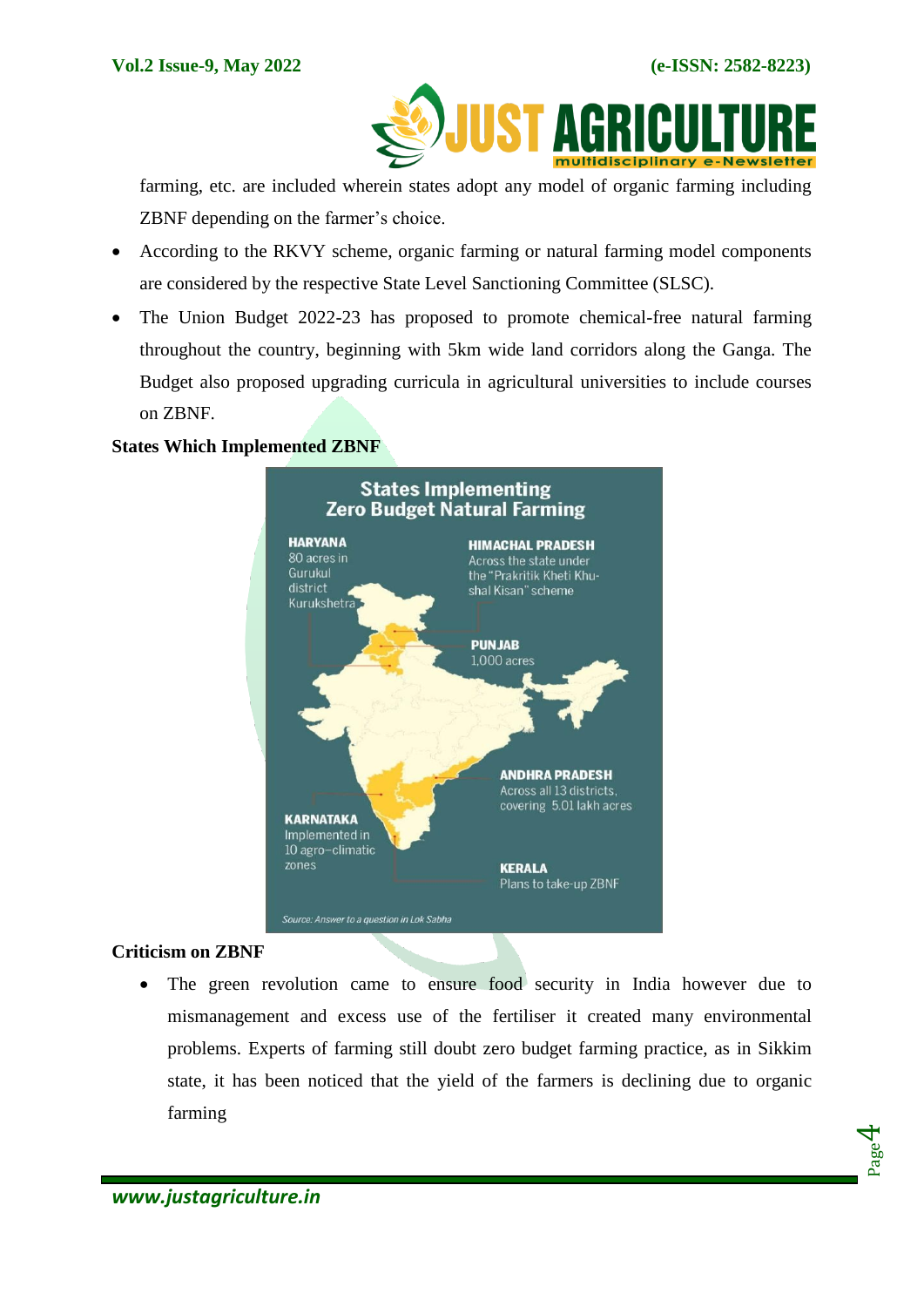

• Family labour cost, rent of land, cow maintenance, electricity cost, etc are ignored in the cost calculation

## **Answers for Criticism**

- When we talk about the green revolution it consists of fertilizer usage and usage of exotic varieties. At the start of the green revolution, the farmers are made to come out of their comfort zone and are made to work with unknown technologies.
- But when it comes to natural farming farmers its more of a natural process and it doesn't need any new practice and just needs basic training about practices of making the Jeevamrutha, Bijamrita, Acchadana, Whapasa
- When it comes to yield disparity, it is scientifically proven that it takes 3-5 years' time according to the intensity of chemicals in the field.
- The cows used in this method are purely local cows so the maintenance is easy as the local cows are determined to resist the local crisis for example: drought, rain, heat etc. and its input can be the value addition of the cow products like milk, curd, paneer etc..

#### **Conclusion**

- Prime Minister said "The Centre has decided to double farmers' income by 2022 by improving technology, increasing milk production, use of solar light, honey production.
- Cutting down the toxicity in food chain can be made possible by practising ZBNF
- ZBNF in the drought prone regions of Andhra Pradesh is helping soils to produce more yield and offering small farmers decent lives Farmers' organisations together with the government provide the training. They encourage local communities, particularly women's self-help groups, to take up new farming practices that transform the land. The practices make farmers more resilient and able to fight climate change.
- According to UNCCD farmers are using less water and electricity and are now saving 2000 USD per season. Andhra Pradesh is planning to convert into 100% natural farming and making it world's largest Agro – ecological programme.
- $\bullet$  ZBNF in Andhra alone covers 6 million farmers by 2025 26 and will be able to feed 9.6 billion by 2050 according to a united nation report.

Page ம